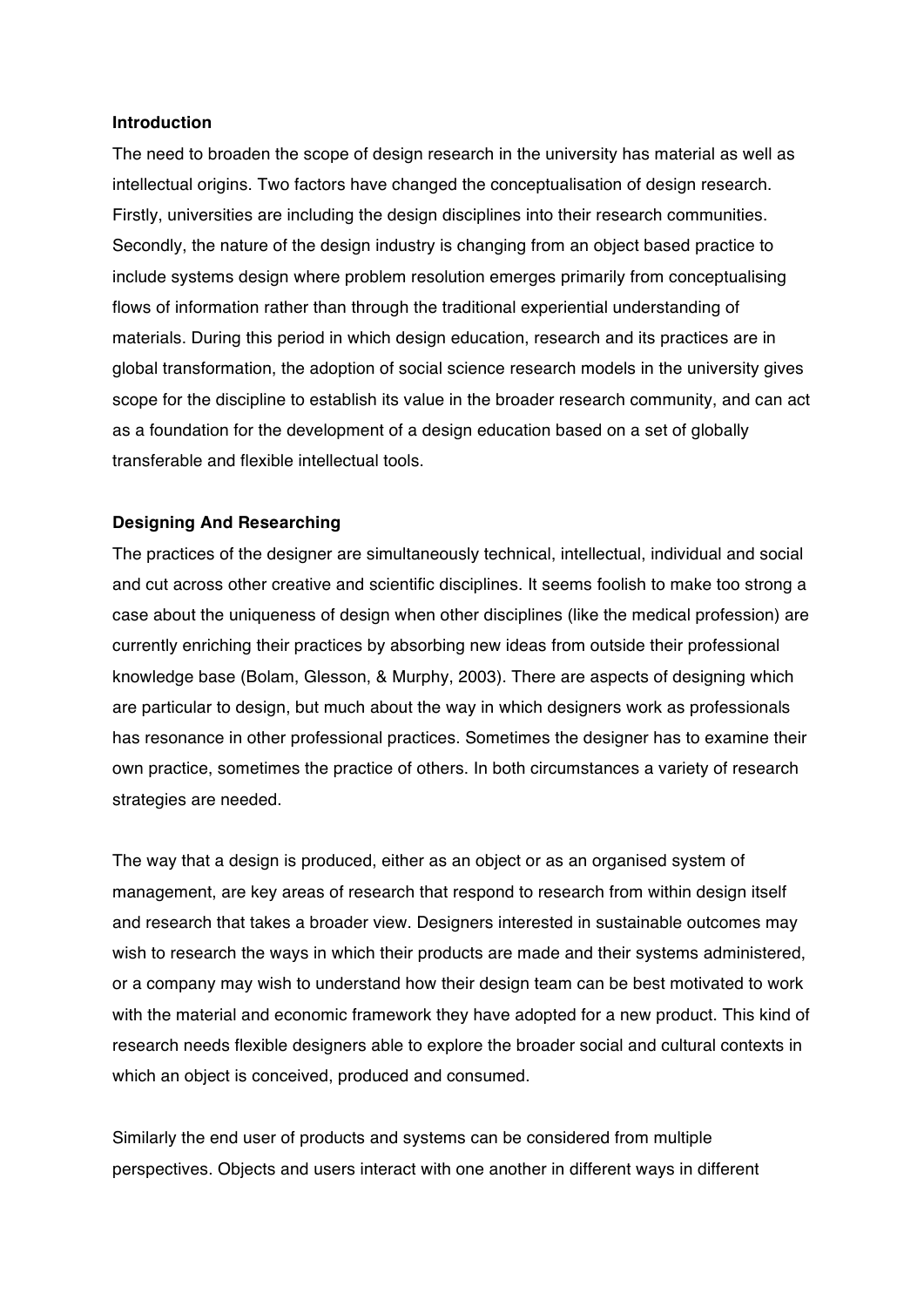circumstances. It is impossible to think of researching end user use of a washing machine, for example, without an examination of gender, physical ability, washing needs, ideological attitudes to environmental issues, concerns over energy consumption and so on. Researching the designer, their products, systems and their relationships with the end user requires an ability to move in and out of different frames of reference. To be able to conceive of such an inter-relationship suggests researching from a single vantage point cannot possibly find a way of revealing the complexity of designing and its effects.

#### **Design Research In Practice**

The need for compliance with international research standards is important to Australian research culture, as international research students make up 20% of the nation's postgraduate body (Universities Australia, 2010*,* p.6) and (according to a variety of analyses) produces between 35% to 75% of Australian universities' research output (SUP RA, 2010). Australian students also need a design education that is transferable internationally. To provide an internationalised design education and to sustain their research outputs it is important that Australian universities become adept in resolving the (international) problem of postgraduate research in design that is currently taking place in an ill defined space between the research practices of cultural theory and engineering. The adoption of social science research methodologies can bridge that conceptual gap.

The forms of design research in industry are also changing, so a new approach to design education is not purely an academic concern. The US industrial consultant and writer on design, Don Norman (2010) has pointed out that the conditions that formed designers and their practice in industrial societies (which was primarily focused upon physical products) has altered beyond recognition. Yet, he observes, we still think of the designer as someone who makes, rather than thinks. Contemporary designers work on organisational structures and systems many of which, as Norman points out, 'involve complex social and political issues'. Decisions about designing are no longer simply questions of acting within professional paradigms (such as designing objects to satisfy consumer demand) but also of thinking about action and its consequences, (such as the social, environmental and sustainable impact of sourcing materials, and manufacturing and distributing goods and services). With this in mind it is imperative that design education matches the reality of design practice.

In the introduction to his book *Design method,* Christopher Jones argued four decades ago for a vision of design that could be understood not just by its processes but also by its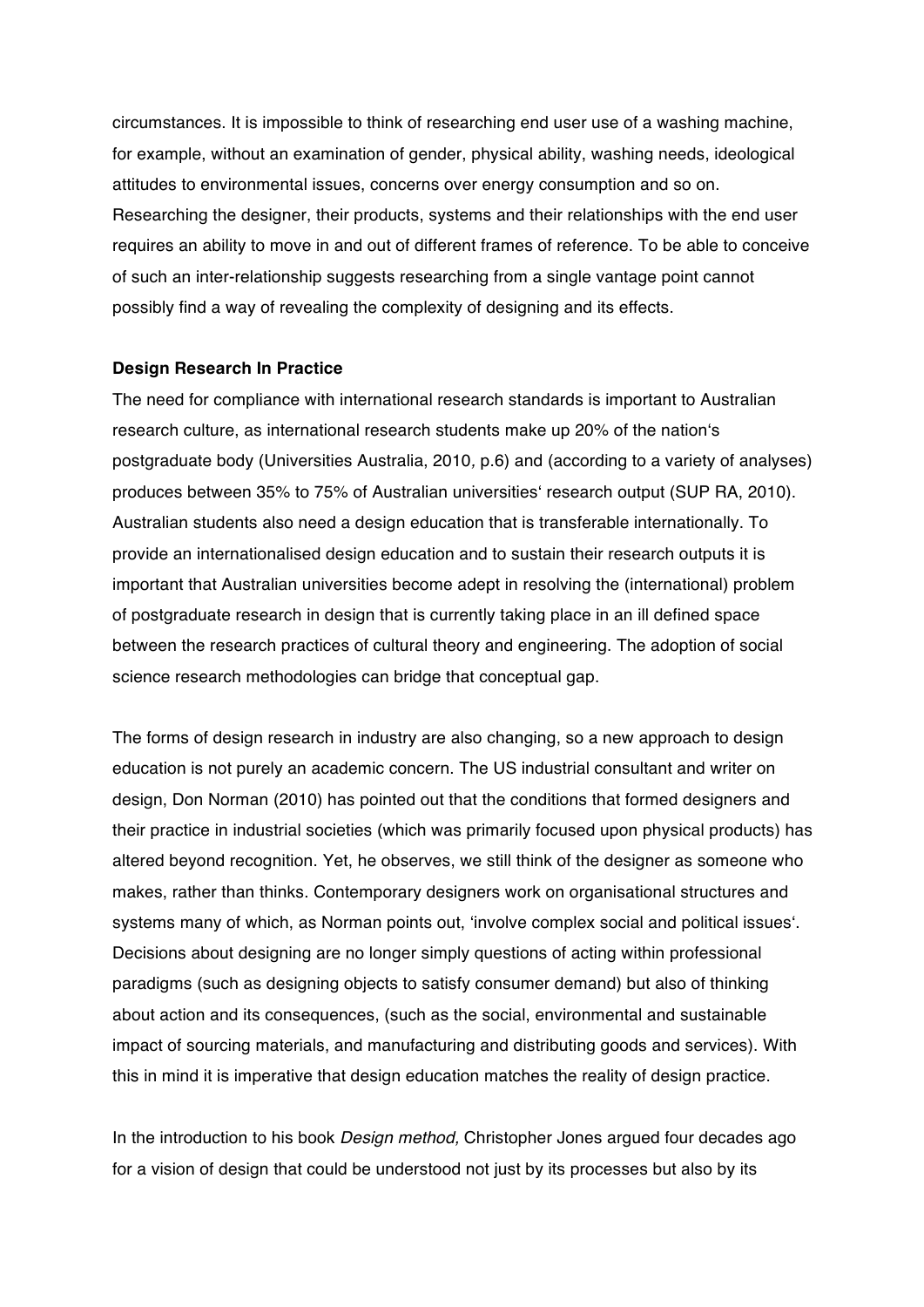results, and suggested a definition of design as something that initiates change in man made things (Jones, 1991, p.4). This approach is based on the idea that the purpose of a design solution (whether made manifest in object or system form) is to initiate change in order to resolve the indentified problem. A consideration of the dialectical relationship between problem and solution (rather that the creation of the design product), has become a central focus in contemporary debates about the ways in which designers think (Lawson, 2008).

# **Theorising Design Research**

If we accept the premise that design is about initiating change in man-made things, and there is such a compelling body of opinion around this proposition that it can be assumed to be the case (Berman, 2008; Brown, 2009), then the questions of why change is needed and how it is best facilitated become globally applicable. This is because such an approach frames design in terms of social engagement in addition to the ability to make something. Designing is thus re-cast as an acquired system of generative schemes 'where all the thoughts, all the perceptions, and all the actions' (Bourdieu, 1977, p.95) of the creative individual are enacted within the conditions and practices of the broader social context. Thinking of creative practice in design as a dynamic relationship between the habitus of the individual designer/researcher and the wider field in which the design problem sits empowers the researcher because it locates design thinking in the context of a dialectical engagement between ideas and the material world, positioning design in a continuously changing cultural and social environment instead of a purely professional one.

Approaching design and design research in this way makes designing a form of productive thinking that can be materially examined in terms of its potential, and evident, social consequences, making it necessary for the designer to understand the interconnectedness between design decisions and their outcomes, and to take notice of the broader social consequences of design and designing. This premise places both design practice and design research in the social realm, where social research and its practices already sits (Patton, 2002; Cresswell, 2008).

A key issue in the development of a new set of design research practices is the (potentially difficult) dynamic between professional best practice and the more abstract aspirations for research that centre on empowerment and social innovation. Design is largely a material based discipline and needs professional regulation, but at the research level it also needs to be freed from the professional paradigms that might limit the ways in which it is applied. If we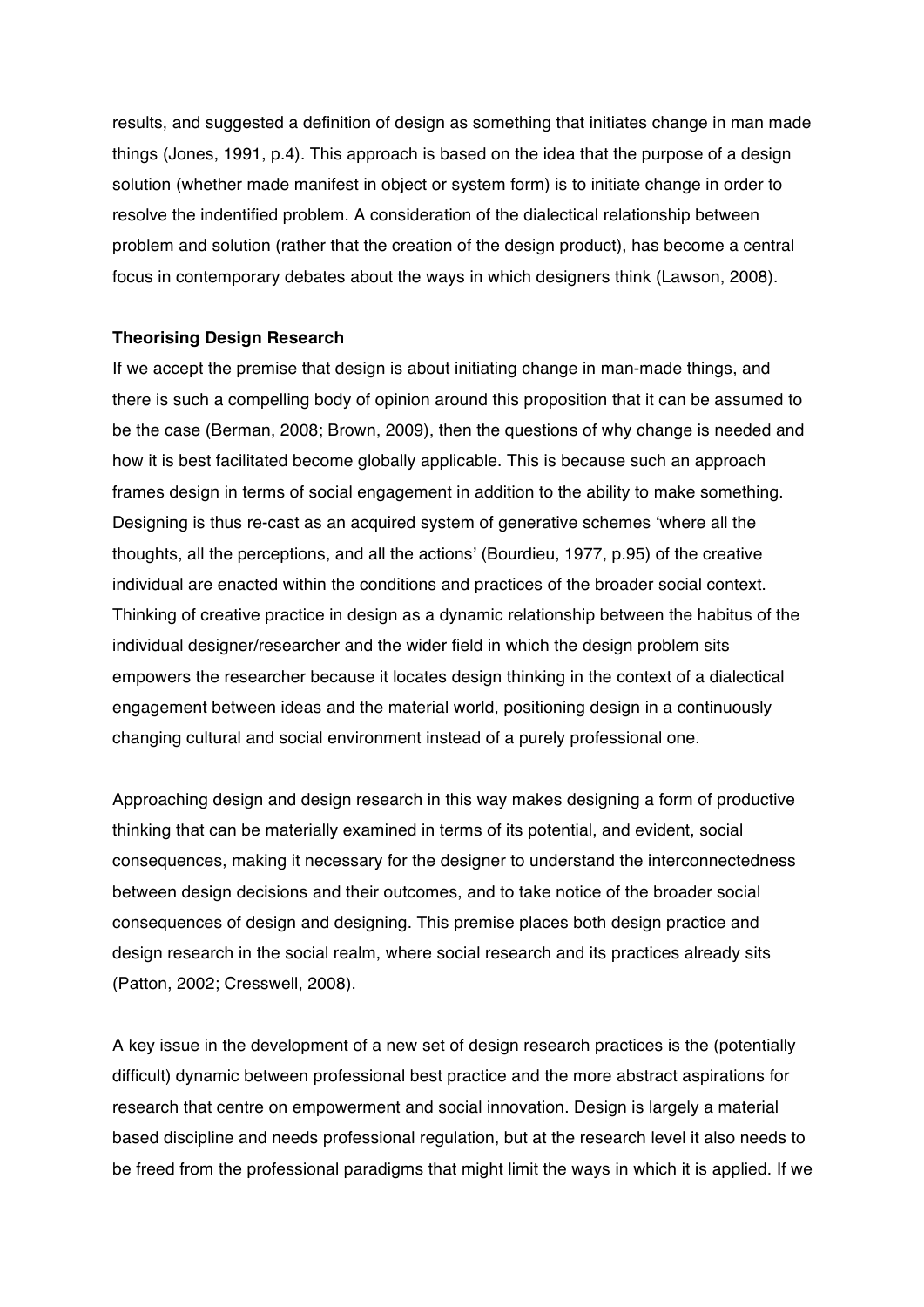briefly invoke the way in which Pierre Bourdieu (1977) characterises the contestation of practices in the field it should be clear that in design, as in any social practice, dominant values are maintained not solely because they have evolved through use into a value free functional form, but also because of the ways in which they reinforce power relationships.

The positioning of the design researcher is vital to critical research, and the way the researcher locates themself theoretically is facilitated by the concept of reflexivity. Reflexivity incorporates the notion of reflection, but gives it a critical dimension. Anthony Giddens' 'sociological premise is that the narrative of self identity has to be shaped, altered and reflexively sustained in relation to rapidly changing circumstances of social life, on a local and global scale.' This is because that unless the individual understands their life as unfolding against a backdrop of shifting social events 'they will be unable to claim their authenticity' (Giddens, 1991, p.215). There are no convincing reasons why the designer, the designer researcher and the researcher in design should remain untouched by the desire for authenticity.

There is a relationship between using reflexivity as personal praxis and using reflexivity as a research tool. (By praxis I mean the dynamic relationship between thinking and acting, and between theory and practice). It is important to conceptualise the relationship between the reflexive individual and the reflexive practitioner/ researcher. In the struggle for self-identity and the adoption of a reflexive position as a researcher and designer the central concept remains the same; in both circumstances the individual is in a dialogue with the institutions that form them. In both cases that relationship is one that enables praxis, for action is informed through a theorising of the individual's position. The difference lies in the purpose of the praxis. For the reflexive individual concerned with their agency, praxis is about change in habitus. For the researcher, there are two possibilities: the praxis could change personal practice and/or act as an agent of change in the field.

#### **Methodology And Design**

In our recent book Jane Pearce and myself (Crouch & Pearce, 2012) have identified ethnography, narrative, and action research as fundamental methodologies for the researcher in design, partly because they are well established in social research, and have already been used in professional contexts such as teaching, nursing and business. These methodologies are flexible and work well within the model of design thinking that this paper has proposed. A key role of research in the social realm is to create knowledge that leads to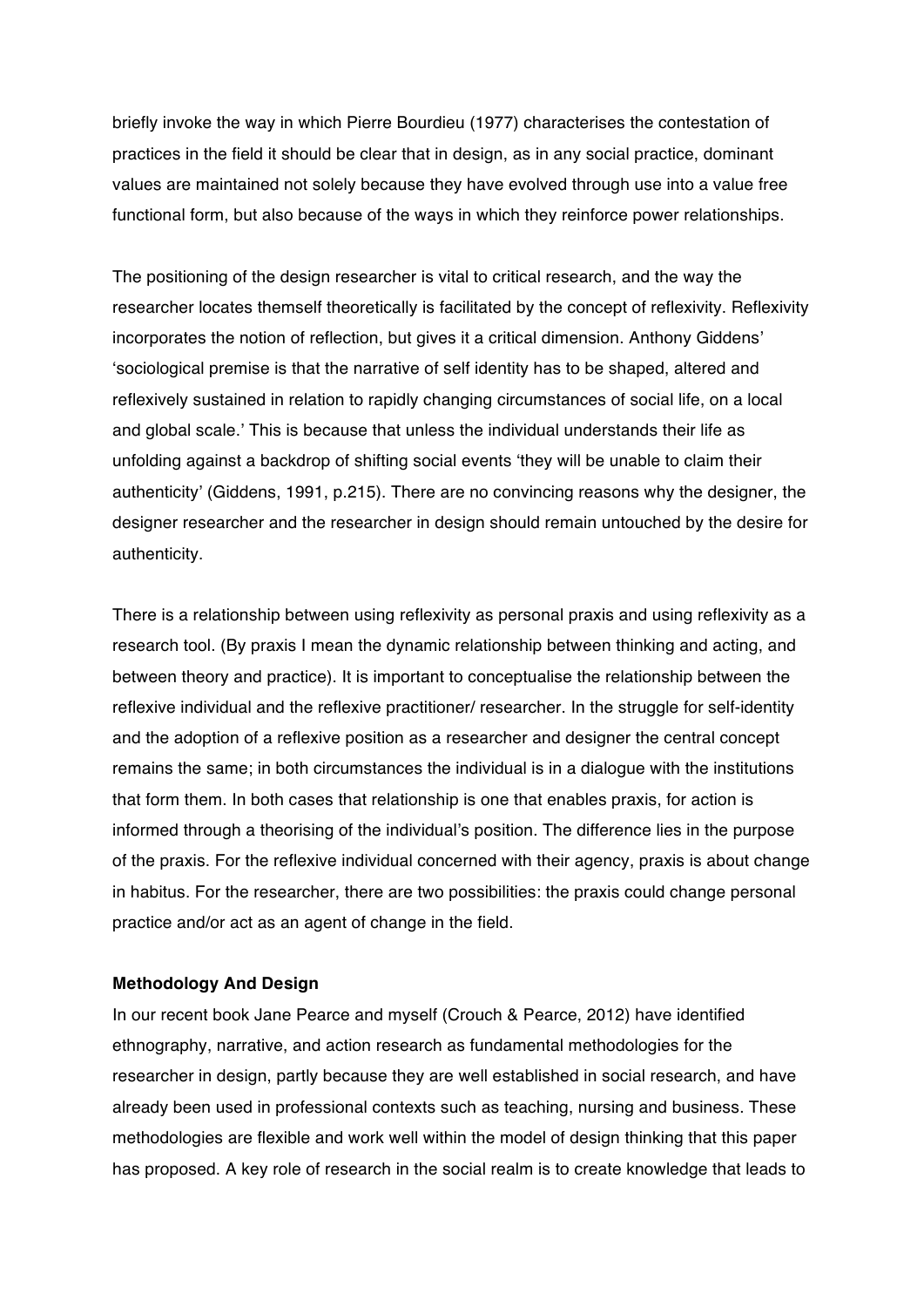the solution of societal problems. Based on this view, research should be capable of leading to action (Greenwood & Levin, 2008). This view of research resonates well with the idea of a design community engaged in research with the social world, and with the premise that an important role of design is to initiate change (Jones, 1991) perhaps easily summarised in Milton Glaser's idea, that 'good design is good citizenship' (Glaser, in Heller & Vienne, 2003, p.ix).

Ethnographic and narrative forms of research, where the focus is on the lived experiences of individuals or groups of people, fits well within a design research frame. Action research, especially participatory action research, where the research purpose is to bring about change, develops from a critical position. A critical dimension can be introduced to all the forms of research mentioned though, if the research purpose includes the intention to understand how change instigated by design affects others. Hence, ethnographic research can be critical (Madison, 2005) if the intention is to understand the impact of design as an agent of change.

By exploring in detail a specific social or cultural group, a key aim of ethnography is to understand how individual members of a cultural group experience that culture. Creswell (2008) emphasises the focus on patterns of daily living. The aim of ethnographers is to look beneath the surface of cultural practices to examine how particular features of the culture impact on the experiences of individual members; in Armstrong's words, 'exploring central questions about the nature of human existence' (2008, p.55).

A good example of critical ethnography is the *Fuel from the Fields* project that sought alternatives to cooking fuels such as wood, charcoal or dung (biofuels traditionally used in a majority of world communities) which are damaging to the health of individuals and the environment (Smith, 2007). The principal researcher had first-hand experience of living in village communities, and these experiences gave her a critical insight into 'the need for designers to gain a good understanding of the contexts in which they are designing and of the people using their products' (Smith, 2007, p.30).

Two examples from the field of design can illustrate the value of narrative to help designers make sense of the world. The Spangler Design Team and Ken Freiberg Design shaped their design praxis on their aspirations to be more involved with people by doing *pro bono* design work by working as designers for non-profit organisations such as the Juvenile Diabetes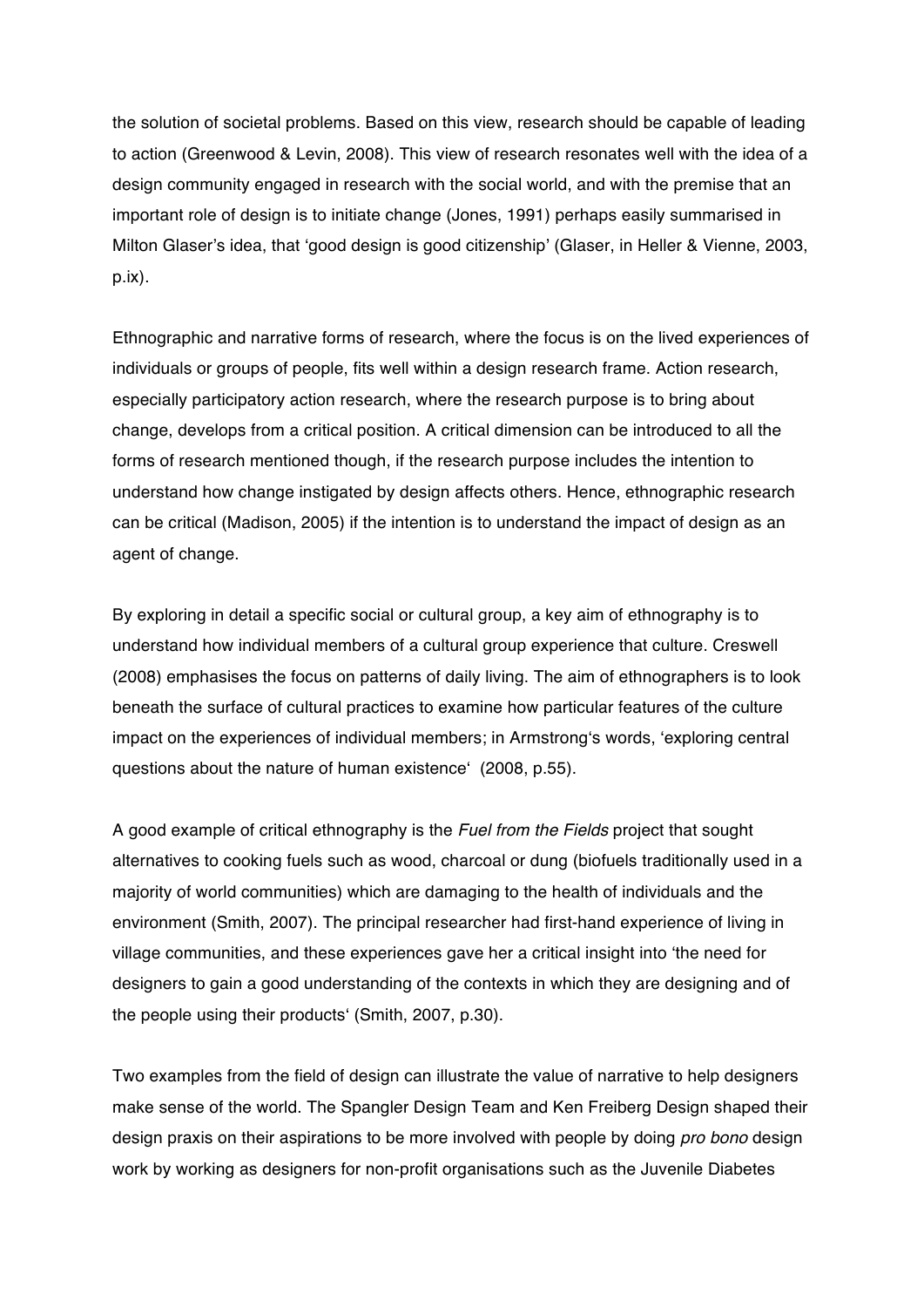Foundation and the Minnesota Homeless Project in the U.S.A. (Baugnet, 2003). Baugnet's record of these events includes accounts of the original motivations of the designers, descriptions of some of their projects, and assessments of the positive impact on their reputation and success. In these stories, the personal dimensions of the experience helped others understand the possibilities for their own design praxis. The stories also encompassed ideas about the optimum conditions that enable such community work to take place, such as the value of working in a small design team and the need to develop a close personal connection with clients.

A second example uses narrative to explore an experience of failure, and in so doing help others understand better the complex nature of design practice. In her autobiography Veronique Vienne examined her early design work, and analysed some of the reasons why her opinion of it has changed. Her narrative describes her design decisions, and examines her changing attitudes to her work (Vienne, 2008). Vienne's autobiographical narrative is useful in understanding how the designer's habitus impacts upon decision making.

Action research can be seen as a particularly suitable approach for designers as it enables designers to make their design processes visible, and is particularly apposite in a climate in which the public is increasingly holding the 'designers of our environment' accountable for their design decisions (Swann, 2002, p.55-6). Action research is distinct from and more than the process of reflection that is characteristic of professional practice best exemplified by Donald Schön (1983) because it is critical and effects change in practices. Kemmis (2003) sees participatory action research as an emancipatory practice because 'the participants in the research make, and learn from, changes they make as they go' (p. 359). In this sense, of thought becoming action, action research can be likened to praxis.

The expectations and achievements of action research depend on the view of practice that the researcher adopts (Kemmis 2003). As Swann points out, the decision-making of professionals is increasingly subject to the scrutiny of those who are affected by its outcomes, and he argued a decade ago that design practices are already moving towards encouraging the participation of users, consumers and the public in the design process (2002). A further argument for participatory research is that participation by those most affected by research outcomes is a means to ensure that the research is relevant (Foth & Axup, 2006). This is amply demonstrated in Siriporn Peter's project with the Phrapradaeng Disabled Persons' Association, where disabled workers worked with her and other partners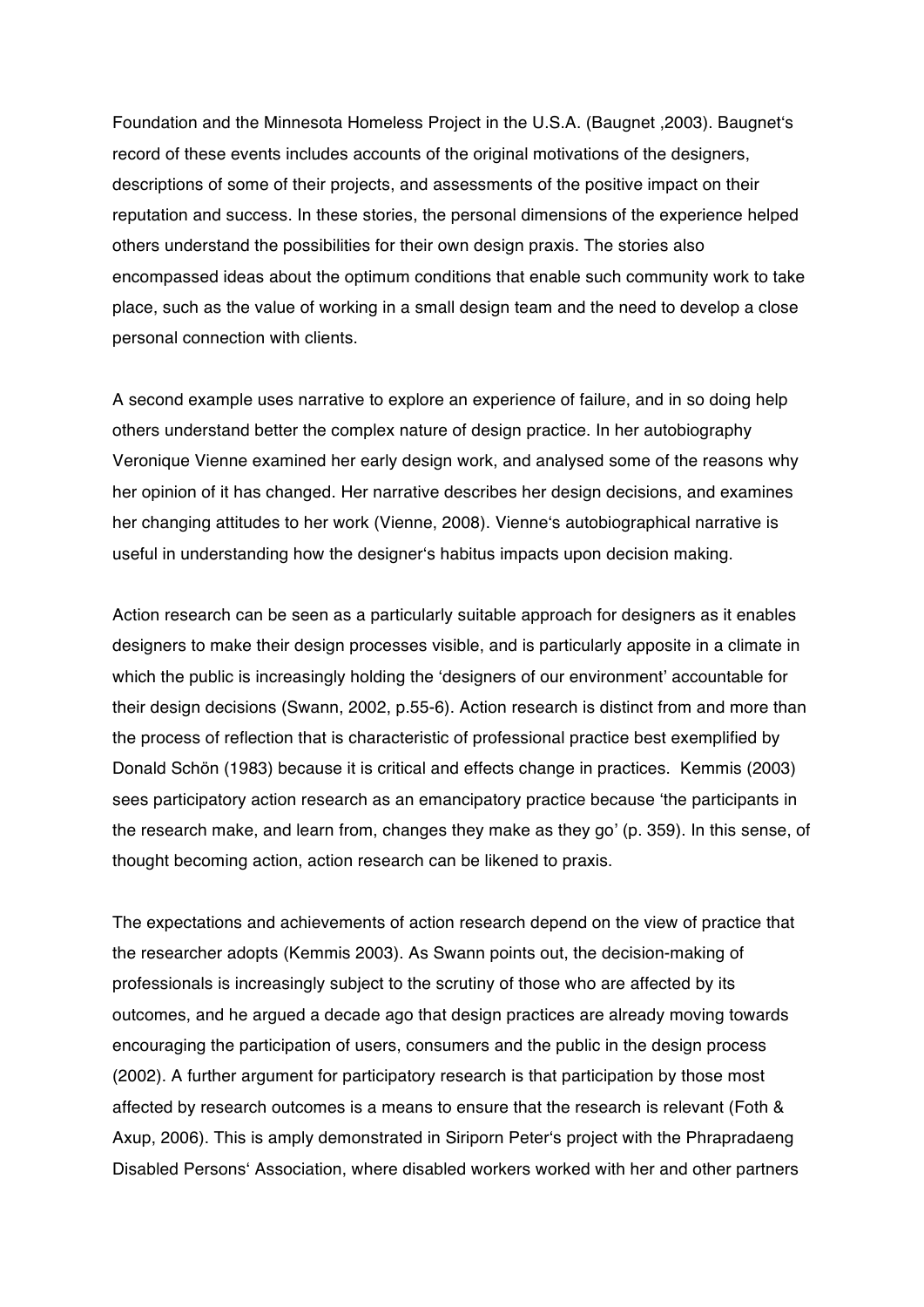to develop a framework for sustainable livelihoods, identifying markets for making, and distributing craft goods (Peters, 2009).

Action research is increasingly used as a tool for designers since it focuses on human action, not analysis of products (Stapleton, 2005) and furthers the development of design communities of practice. Design itself can be understood as a form of action research. The more practitioners engage in action research and identify and document processes and practices, the more the field of design as a whole is enriched by their contributions. By sharing stories of research with others the knowledge base of the field as a whole is developed, particularly when the research results in convincing evidence of exemplary work. Such accounts of research 'come to stand as their own practical theories of practice, from which others can learn' (McNiff & Whitehead, 2006, p.7).

Design research is on the cusp of change as the educational and professional circumstances that surround design are subjected to new stresses causes by global changes in technology and its purpose. For design research to flourish as both a subject for academic debate and as a tool for practice the embracing of social research methods is a valuable beginning in developing a globally transferable design praxis at a personal and institutional level.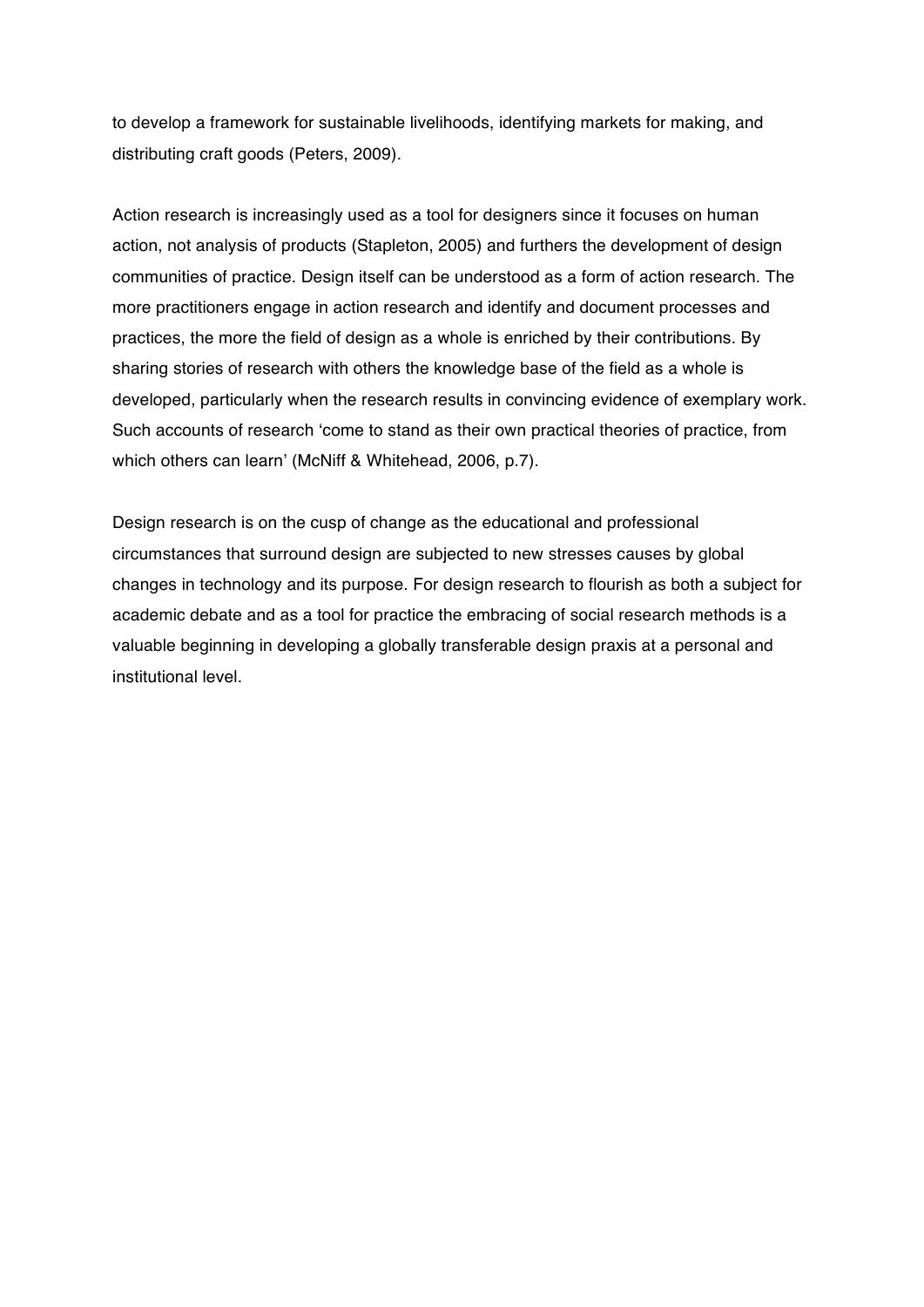# **Bibliography**

- ARMSTRONG, K. (2008) Ethnography and Audience, in P. Alasuutari, L. Bickman & J. Brannen (eds.), *The SAGE Handbook of Social Research Methods*, Los Angeles: Sage Publications, 54-67.
- BAUGNET J. (2003) The weaving of design and community, in S. Heller & V. Vienne (eds.), *Citizen designer: Perspectives on design responsibility*, New York: Allworth Press, 95-105.
- BERMAN, D. (2008) *Do good design: How designers can change the world*, New York: Peachpit Press.
- BOURDIEU, P. (1977) *Outline of a theory of practice,* Cambridge: Cambridge University Press.
- BOLAM, B. GLEESON, K. & MURPHY, S. (2003) 'Lay Person' or 'Health Expert'? Exploring theoretical and practical aspects of reflexivity in qualitative health research, *Forum Qualitative Sozialforschung / Forum: Qualitative Social Research,* 4(2): art. 26.
- BROWN, T. (2009) *Change by design: How design thinking transforms organisations and inspires innovation, New York:* Harper Business Press.
- CRESWELL, J. (2008) *Educational Research: Planning, conducting, and evaluating quantitative and qualitative research*, Upper Saddle River: Pearson Education International.
- CROUCH, C. & PEARCE, J. (2012) *Doing research in design*, London: Berg.
- FINE, M. (n.d) *A Brief History of the Participatory Action Research Collective*, CUNY, http://web.gc.cuny.edu [accessed July 19, 2012]
- FOTH, M. & AXUP, J. (2006) Participatory Design and Action Research: Identical Twins or Synergetic Pair?, in G. Jacucci, F. Kensing, I. Wagner, & J. Blomberg (eds), *Proceedings of the Participatory Design Conference 2006: Expanding Boundaries in Desing,* Trento, 2: 93-96.
- GIDDENS, A. (1991) *Modernity and self-identity. Self and society in the late modern age,* Stanford: Stanford University Press.
- GREENWOOD, D. & LEVIN, M. (2008) Reform of the social sciences and of universities through action research, in N. Denzin, & Y. Lincoln, (eds.) *The Landscape of Qualitatie Research,* Los Angeles: Sage Publications, 57-86.
- HELLER, S. & VIENNE, V. (2003) *Citizen designer: Perspectives on design responsibility*, New York: Allworth Press.

JONES, J. (1991) *Design methods*, London: John Wiley and Sons.

KEMMIS, S. & MCTAGGART, R. (2003) Participatory Action Research, in N. Denzin &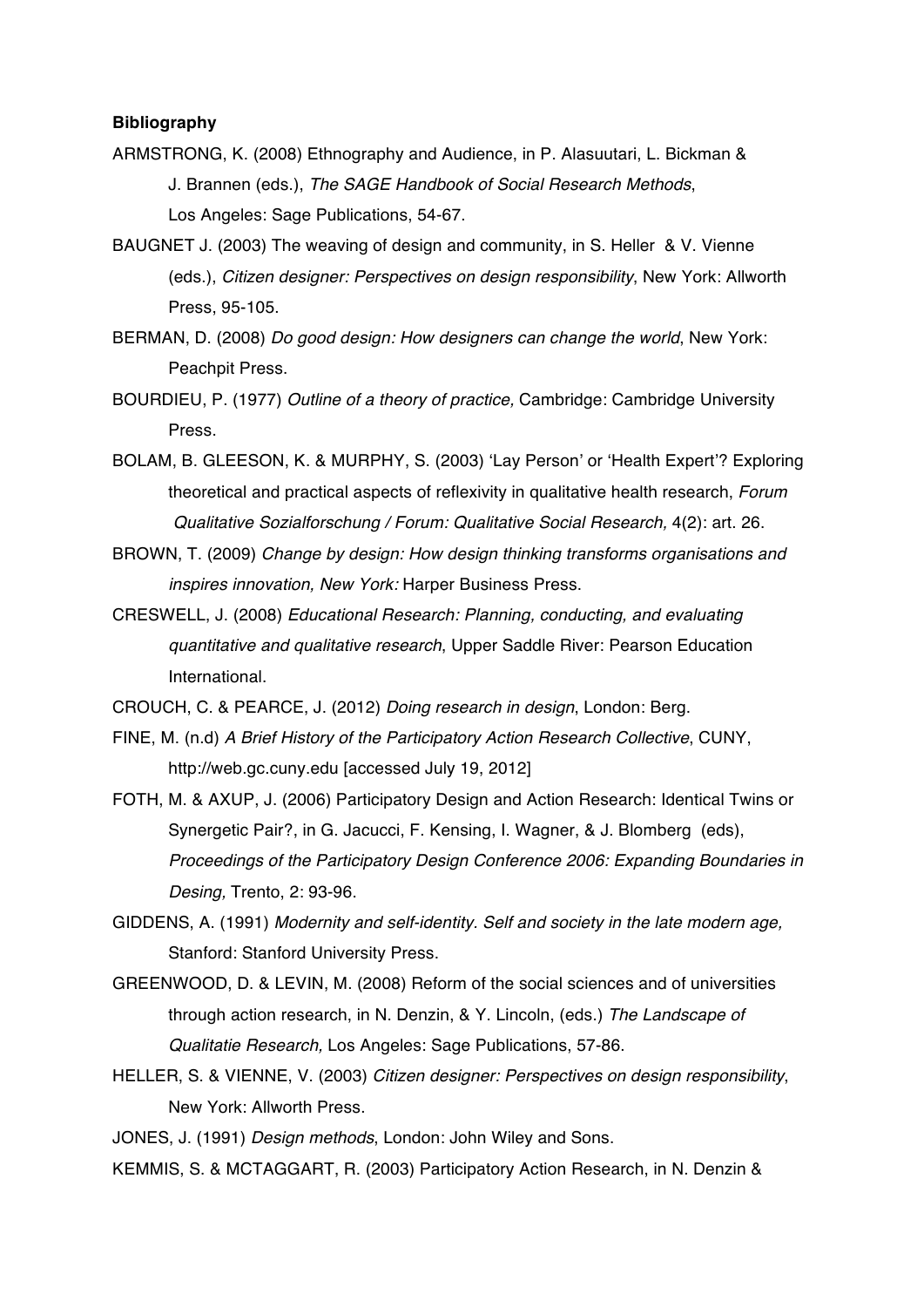Y. Lincoln (eds) *Strategies for Qualitative Inquiry,* Thousand Oaks: Sage Publications, 336-396.

LAWSON, B. (2008) *How designers think*, London: Architectural Press.

- MADISON, S. (2005) *Critical ethnography: Method, ethics and performance*, Thousand Oaks: Sage Publications.
- McNIFF, J. & WHITEHEAD, J. (2006) *All You Need To Know About Action Research,* London: Sage.

NORMAN, D. (2010) *Why design education must change,* http://www.core77.com/blog/columens/whydesign\_education\_must\_change\_17993 .asp [accessed June 30, 2012]

- PATTON, M. (2002) *Qualitative Research And Evaluation Methods*, Thousand Oaks: Sage Publications.
- PETERS, S., HUDSON, C. & VAUGHAN, L. (2009) Changing ways of thinking and behaving, in C. Crouch (ed), *Subjectivity, Creativity and the Institution*, Baton Roca: BrownWalker Press, 147–157.
- USHER, R., BRYANT, I. & JOHNSTON, R. (1997) *Adult Education And The Postmodern Challenge: Learning Beyond The Limits*, London: Routledge.
- UNIVERSITIES AUSTRALIA, (2010) *Submission to the House of Representatives Industry, Science and Innovation Committee Inquiry into Australia's International Research Engagement*. Universities Australia, Canberra, p. 6.
- ROTH, S. (1999) The State of Design Research, *Design Issues*, 15(2): 18–26.
- SCHÖN, D. (1983) *The Reflective Practitioner: How Professionals Think In Action*, London: Temple Smith.
- SMITH, A. (2007) Fuel from the fields, *Design for the Other 90%,* New York: Cooper Hewitt, 26-31.

STAPLETON, A. (2005) *Research As Design: Design As Research,* Paper presented at the International Digital Games Research Association Conference, June 16-20, 2005, http://www.gamesconference.org/digra2005/ [accessed 24 January 24, 2012]

- SUPRA, 2010, *Inquiry into research training and research workforce issues in Australian universities convened by the House Standing Committee on Industry , Science and Innovation,* p.2, http://www.aph.gov.au/House/committee/isi/research/subs/sub66.pdf [accessed January 24, 2012]
- SWANN, C. (2002) Action Research and the Practice of Design, *Design Issues*, 18(1): 49- 61.
- VIENNE, V. (2008) My Worst Work, in S. Heller (ed.), *Design Disasters: Great designers,*